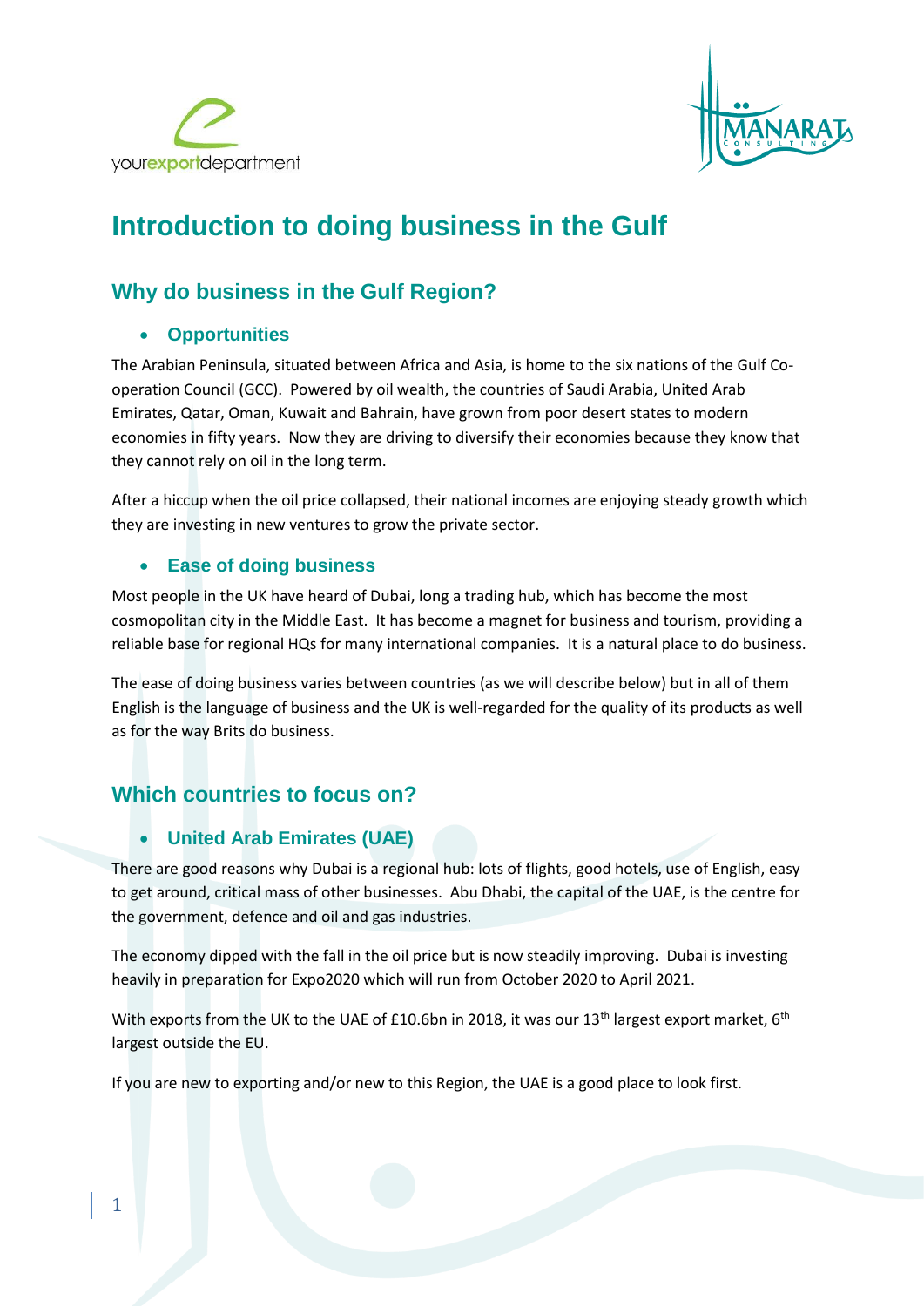



Until recently, Saudi Arabia was considered a difficult country to do business with. It is still not straightforward but the reforms which have been implemented in the last few years are beginning to have an effect.

What cannot be argued is that it represents a significant market with many opportunities. Any business considering the Saudi market is strongly advised to take advantage of the local expertise which we can introduce.

#### • **Qatar**

Although it is immensely wealthy through its gas reserves, Qatar is a relatively small country. The big opportunity on the horizon is the FIFA World Cup which Qatar is hosting in 2022 for which preparations are being made already.

#### • **Oman, Kuwait, Bahrain**

Oman has less oil wealth so is less developed than the other GCC countries but it is, for historical reasons, pro-British, a lovely place to visit and investing in its tourism sector among others.

Kuwait is less accessible than some of the other countries so, unless a specific opportunity presents itself, it is one to leave until other GCC experience has been gained.

Bahrain, connected to Saudi Arabia by a causeway, is a small island with a strong financial services sector.

## **Which sectors to focus on?**

There are opportunities for most products and services in the Region but here are some which we recommend you focus on.

#### • **Education**

With young populations, realisation that oil cannot be relied on and ambitions to be modern economies, schools, further and higher education are all sectors which are growing at a tremendous pace and which require expertise and investment. Examples of requirements are:

- new British schools and universities
- curriculum setting and capacity building
- qualified and skilled teachers and teacher training, particularly in Arabic
- assessment centres
- innovative educational resources and ideas to enhance local provision of education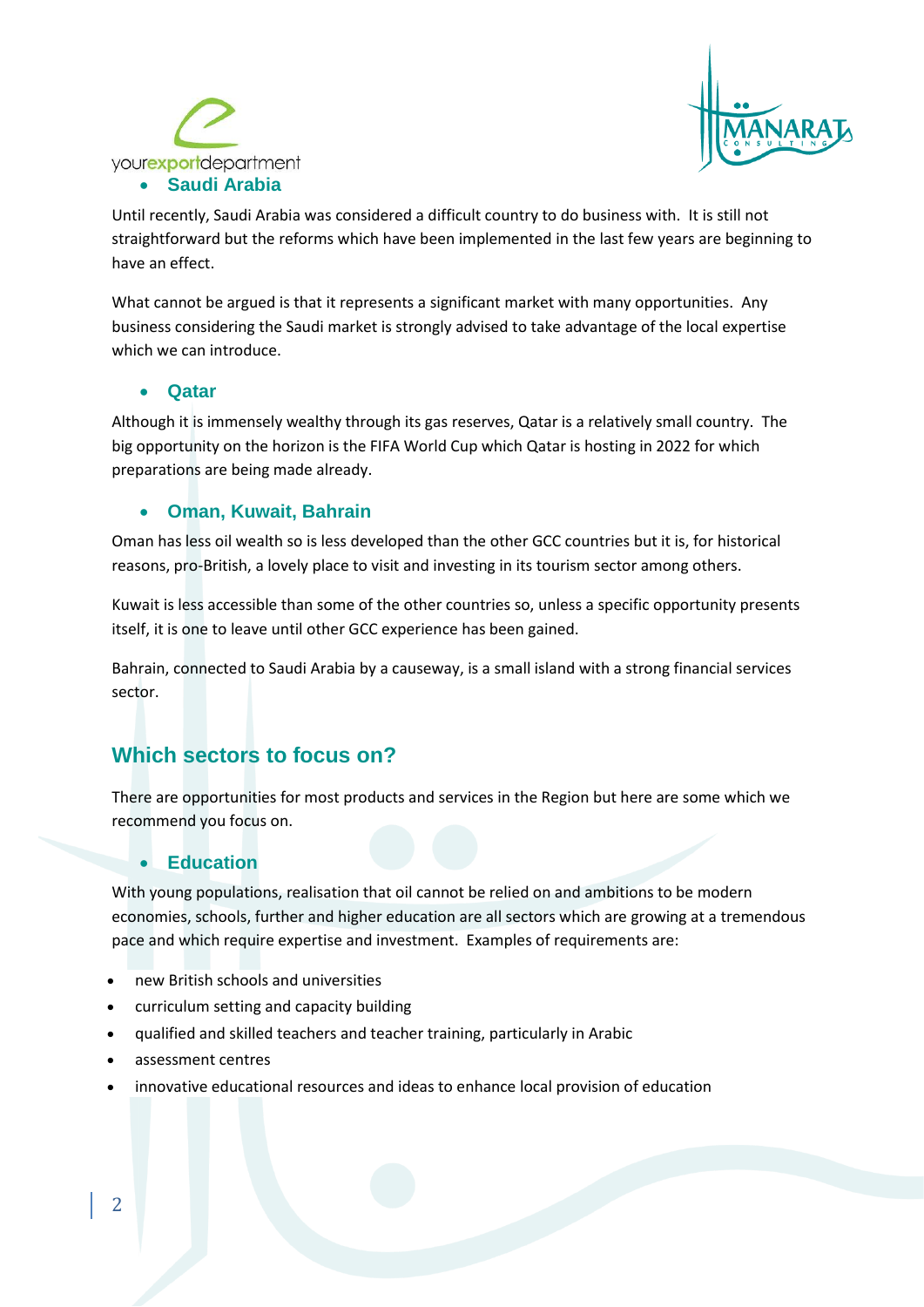



Growing populations, a desire to ensure provision of high quality healthcare for their citizens and increasing expectations of both citizens and residents, are causing a huge expansion in the provision of healthcare. Several notable UK institutions already have branches in the UAE. Examples of requirements in the region are:

- filling gaps in clinical provision
- high quality equipment supply
- healthcare facilities management
- infrastructure construction
- digital health solutions
- delivering high quality training and education programmes for medical staff

### • **Creative Industries**

In the UAE, there is a drive to provide attractions in order to increase tourism. In Saudi Arabia, the incentive is to provide entertainment for locals so that they spend their time and money at home rather than going abroad.

A recent DIT-led trade mission to Saudi Arabia introduced a wealth of opportunities in the Kingdom. As new attractions are commissioned and built, opportunities for management, services, additional products and new ideas will grow.

## • **Technology: Cyber Security**

While there is a demand for a range of technology products it is worth highlighting cyber security as a key concern. Not an easy sector to break into but for companies with specialist expertise it could provide an excellent opportunity

### • **Construction, Infrastructure, Oil and Gas**

These are the sectors which the modern wealth of the Gulf Region is built on. All the big players have been there for years.

If you have an innovative product or service with applications in these sectors then there are opportunities. Again, it is not easy to get into them but they are constantly seeking to reduce costs and speed up processes.

## • **Retail, Food and Drink**

A big element of the tourism offer (as well as serving the needs of the local populations) is an extensive retail offering which is constantly seeking new ideas, creative new products and top quality.

Many UK brands are well-established both as retailers and as product suppliers across the sector. As an example of how products can have surprising niches, it is impossible to avoid the marketing and sale of Vimto during Ramadan. It has become a firm favourite throughout the Gulf.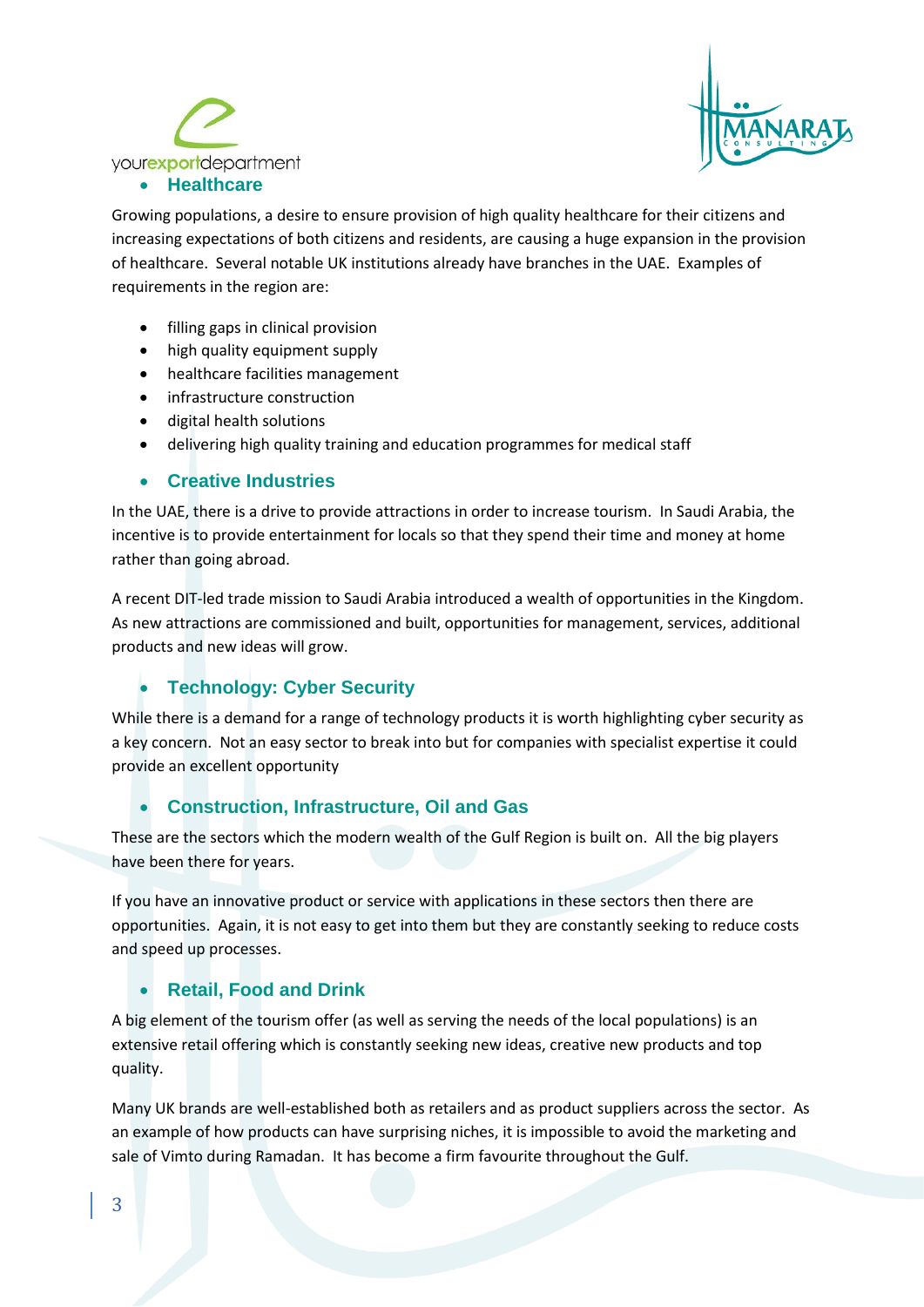



The advice on how to be successful in business in the Gulf Region is fairly straightforward. Understanding that it is a sophisticated, competitive market place, then the priorities are:

- A competitive product or service. Not a prototype and not the end of the range.
- A competitive price. There is competition from around the world, including the Asian markets which may not provide the same quality of product. Bargaining is inevitable
- Patience. Do not imagine that sales will flow from a first visit.
- Relationships. Business will not flow without relationships, but you cannot rely on relationships to generate business. Relationships, product and price are all essential.

Bearing in mind that in every country in the GCC, the locals are a minority of the population, the business visitor must be prepared to engage with people of many different nationalities. That means you will have to adapt your approach, not just from country to country but from person to person.

Given such diversity, the advice is:

- Take your time. Get to know people as individuals. Respect each and every person you encounter. While everybody you deal with will speak English, accents can be so strong as to be difficult to understand, as can yours to them.
- Trade shows are a good way to test the market. We can provide further advice on how to make the best of them
- To follow up any initial communication, use email to provide information but don't assume that it has been read and do not expect to receive a reply. Follow up your email with a phone call and migrate quickly onto WhatsApp, both messages and voice messages which are becoming increasingly popular. Your ability to write emails in Arabic is probably limited so we cannot assume that, just because the person you are dealing with speaks good English, they are comfortable writing it.

How to make appointments, manage your visit schedule and conduct yourself in meetings are topics which are beyond the scope of this brief introduction. We are happy to provide detailed assistance with this when required.

## **Sources of advice and information**

Department for International Trade: [www.great.gov.uk](http://www.great.gov.uk/) has plenty of introductory information, links to trade advisors and an alerting service for relevant opportunities.

Your Export Department: [www.yourexportdepartment.com](http://www.yourexportdepartment.com/) offers the full functionality of an export department, providing additional resources to new and experienced exporters alike. From research,